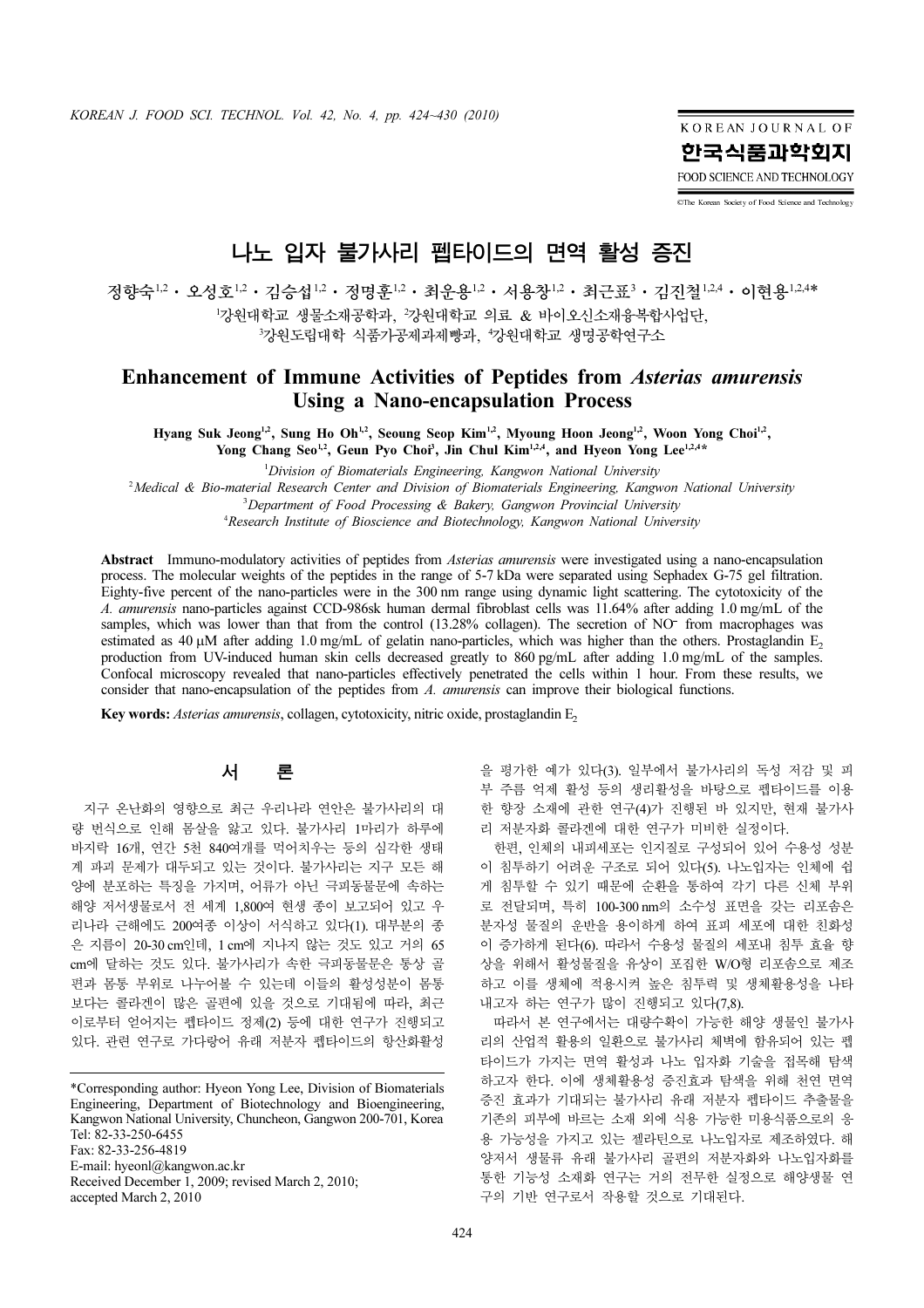## 재료및방법

#### 시료의 조제

본 실험에 사용한 불가사리는 우리나라 해안에서 가장 대표적 종인 Asterias amurensis로서 2008년 10월 강릉시 연안에서 채취 한 것을 수세 후 잘라 동결 건조한 것을 사용하였다. 시료를 5 cm 크기로 나누어 내피부위가 잘 드러나도록 자른 뒤 찬물에 침 지하였다가 3% H<sub>2</sub>O<sub>2</sub>, 0.1 N NaOH 용액에 20%(w/v)이 되도록 첨<br>그러고 40시간 도입 같다요 등행 방 글라만 묘단을 행정하였다. 가하고 12시간 동안 진탕을 통해 비 콜라겐 물질을 제거하였다. 이를 다시 증류수에 중량대비 0.5%의 구연산과 비타민 C를 가 용화하여 변성점 이하인 20°C에서 골편과 골편에 붙은 콜라겐만 남도록 하였다(9). 이때 비 콜라겐 물질의 제거 및 콜라겐 수율 증진을 위해 골편을 초음파 추출기(Ultrasonic extraction system, Asia Industry, Incheon, Korea)에 넣어 콜라겐 변성점 이하의 온 도에서 40 kHz의 초음파로 1시간 동안 초음파 공정을 병행하였 다. 초음파 공정 시 초음파로 인한 열 발생을 방지하기 위하여 실시간으로 온도를 확인하고 20°C를 넘지 않도록 하였다. 이후 collagenase(C0130, Sigma, St. Luis, MO, USA)를 중량 대비 0.1% 농도로 1시간 동안 처리하였다. 여과액의 부피를 줄이기 위 하여 감압 농축 후, 동결건조기(Cleanvac 8B, Biotron, Bucheon, Korea)를 이용하여 −70℃, 0.1 torr에서 진공 동결건조하여 동해산 불가사리 유래 펩타이드 분말을 제조하였다(1).

#### 저분자 펩타이드 분리

10<sup>3</sup> -10<sup>5</sup> dalton의 분자량 부근을 용출할 수 있는 Sephadex G-75 (G-75-120, Sigma)로 여과하여 fraction 별로 구분한 불가사리 콜 라겐 단백질은 MALDI-TOF MS(Voyager-DETM PRP, Perseptive Biosystems, Framingham, MA, USA)를 이용하여 분자량을 확인 하였다(1).

#### 나노입자 제조 및 확인

불가사리 시료 50 mg을 1 mg/mL의 농도로 0.5% acetic acid에 녹인다. 둥근바닥플라스크에 정제된 젤라틴을 녹여 감압기를 사 용해 multilayer를 형성시킨다. 완전히 건조되어 layer가 형성된 둥 근바닥플라스크에 액상의 불가사리 추출시료를 넣고, 초음파 분 산기를 이용하여 상온에서 2시간 동안 균질화시켜 수용성 나노 입자를 제조하였다(10). 나노 입자의 확인을 위해 사용된 장치는 Transmission Electron Microscopy(TEM)이고, 나노 입자의 크기를 알아보기 위해서는 Dynamic Light Scattering(DLS, BENTHOS, USA) 장치를 사용하였다. TEM은 나노입자 한 개를 크게 확대 하여 관찰하는 것도 가능하기 때문에 입자의 모양, 입자의 크기 등을 결정하는데 효과적으로 사용될 수 있다. TEM 사진을 찍기 위해서 phosphotungstic acid solution을 이용하여 negative staining 을 하였다. 나노 입자가 충분히 염색이 된 후, formvar/carbon으 로 코팅된 grid에 얇게 펴서 말린 뒤 EF-TEM(LEO 912AB OMEGA, Carl Zeiss, Jena, Germany), 120 kV에서 관찰 하였다. 본 실험에서 불가사리 고유의 펩타이드는 A. amurensis peptide (AP)로, 초음파 공정을 통해 저분자화 한 불가사리 저분자 펩타 이드는 low molecular AP(ALP)로, 젤라틴 제재로 포집한 불가사 리 나노입자는 gelatine nano-encapsulated AP(ALPG)로 각각 표기 하였다.

#### 세포주 및 세포 생육 배지

세포배양에 필요한 배지로 DMEM(Dulbecco's modified Eagle's medium)를 사용하였고, 그 밖에 배양에 필요한 시약으로 HEPES buffer(H4034, Sigma)와 fetal bovine serum(HYCLONE, SH30396, logan, UT, USA), gentamycin sulfate(Sigma, G1264), trypsin-EDTA(GIBCO, 25200, Grand Island, NY, USA)를 사용하였다. 실 험에 이용된 세포주는 인간 섬유아세포인 CCD986sk(human, skin fibroblast, 21947, KCLB, Daejeon, Korea)과 RAW264.7(mouse, macrophage, 40071, KCLB)이다. 세포는 모두 DMEM에서 10% heat-inactivated FBS(fetal bovine serum)로 적응시켜 배양하여 실 험에 이용하였다.

#### 정상세포 독성 측정

세포독성 측정을 위해서 SRB assay를 이용하였다. Sulforhodamine B(SRB) assay는 세포 단백질을 염색하여 세포의 증식 이나 독성을 측정하는 방법으로 실험 대상 세포인 CCD986sk의 농도를 10% heat-inactivated FBS media에서 4-5×10<sup>4</sup> cells/mL로 96 well plate의 각 well에 100 μL씩 첨가하여 24시간 배양(37°C, 5% CO2)<sup>한</sup> <sup>후</sup>, 불가사리 각각의 시료를 최종농도 0.2, 0.4, 0.6, 0.8, 1.0 mg/mL로 100 µL씩 첨가하여 48시간 배양하였다. 배양이 완료 된 후에 상등액을 제거하고 차가운 10%(w/v) trichloroacetic acid(TCA)를 100 μL 가하여 4°C에서 1시간 동안 방치한 후 증류 수로 4-5회 세척하여 TCA를 제거하고 실온에서 plate를 건조한 뒤 각 well에 1%(v/v) acetic acid에 녹인 0.4%(w/v) SRB용액을 100 µL씩 첨가하고 상온에서 30분 동안 염색시켰다. 결합되지 않 은 SRB 염색액은 1% acetic acid로 4-5회 정도 세척, 건조시킨 후에 10 mM Tris buffer 100 µL를 첨가하여 염색액을 녹여낸 후 540 nm에서 microplate reader를 이용하여 흡광도를 측정하였다(11).

#### Macrophage에서의 NO<sup>-</sup> 생성능 측정

Macrophage에서의 NO<sup>-</sup> 생성능 측정<br>- 사용된 세포주는 마우스 유래 RAW 264.7 대식세포이며, 세포<br>는 10% heat-inactivated bovine serum과 90% DMEM을 이용하<br>- 10% heat-inactivated boyer weble heated and a 사용된 세포주는 마우스 유래 RAW 264.7 대식세포이며, 세포 여 24well plate에 4-5×10<sup>4</sup> cells/well의 농도로 넣은 다음, 시료를 첨가하거나 첨가하지 않고 5% CO<sub>2</sub> incubator 안에서 37°C에서<br>ASANT FAL WISHER ALS TREET WINDER AND WISH 48시간동안 배양하여 실험에 사용하였다. 대식세포에서 발생되는 nitric oxide의 양은 활성화된 대식세포 배양액에 축적되어 있는 nitrite의 양을 microplate assay를 이용하여 정량함으로서 측정하 였다. 먼저 시료를 처리하고 48시간 동안 세포를 배양하고 상등 액 50 µL를 취하여 동일부피의 griess시약(1% sulfanilamide/0.1% N-(1-naphthyl)-ethylenediamine dihydrochloride/2.5% H<sub>3</sub>PO<sub>4</sub>)을 첨 가하여 실온에서 10분간 반응시킨 후 ELISA reader(Molecular Devices, Sunnyvale, CA, USA)를 이용하여 540 nm의 흡광도를 측 정하였다. Nitrite의 표준물질로는 sodium nitrite를 사용하였으며 농도는 0.25 µM에서부터 4 µM까지 DMEM 배지로 2배씩 희석하 여 얻은 표준곡선과 비교하여 계산하였다. NO생성능의 음성 대 − 조구 물질로는 LPS를 사용하였다(12).

#### 면역 B 세포 생육도 측정

면역 실험에서의 세포주는 면역세포 생육 증진 효과를 알 수 있는 인간 면역 세포인 B cell(Raji, ATTC, Rockville, MD, USA)을 이용하여 검증하였으며 RPMI 1640배지에 10% heatinactivated FBS를 첨가시켜 배양하였다. 세포의 생육은 10% heatinactivated FBS를 함유하는 RPMI 1640 배지를 이용하여 5% CO<sub>2</sub>, 37°C에서 배양하였으며, 면역기능 증강 효과는 6 well plate 에 세포를 1.0×104 cells/mL의 농도로 조절한 후 시료를 투여하여 6일 동안 배양하면서 매일 각 well의 cell을 hemocytometer로 세 포 수를 측정하여 생육도를 측정하는 방법을 사용하였다(13).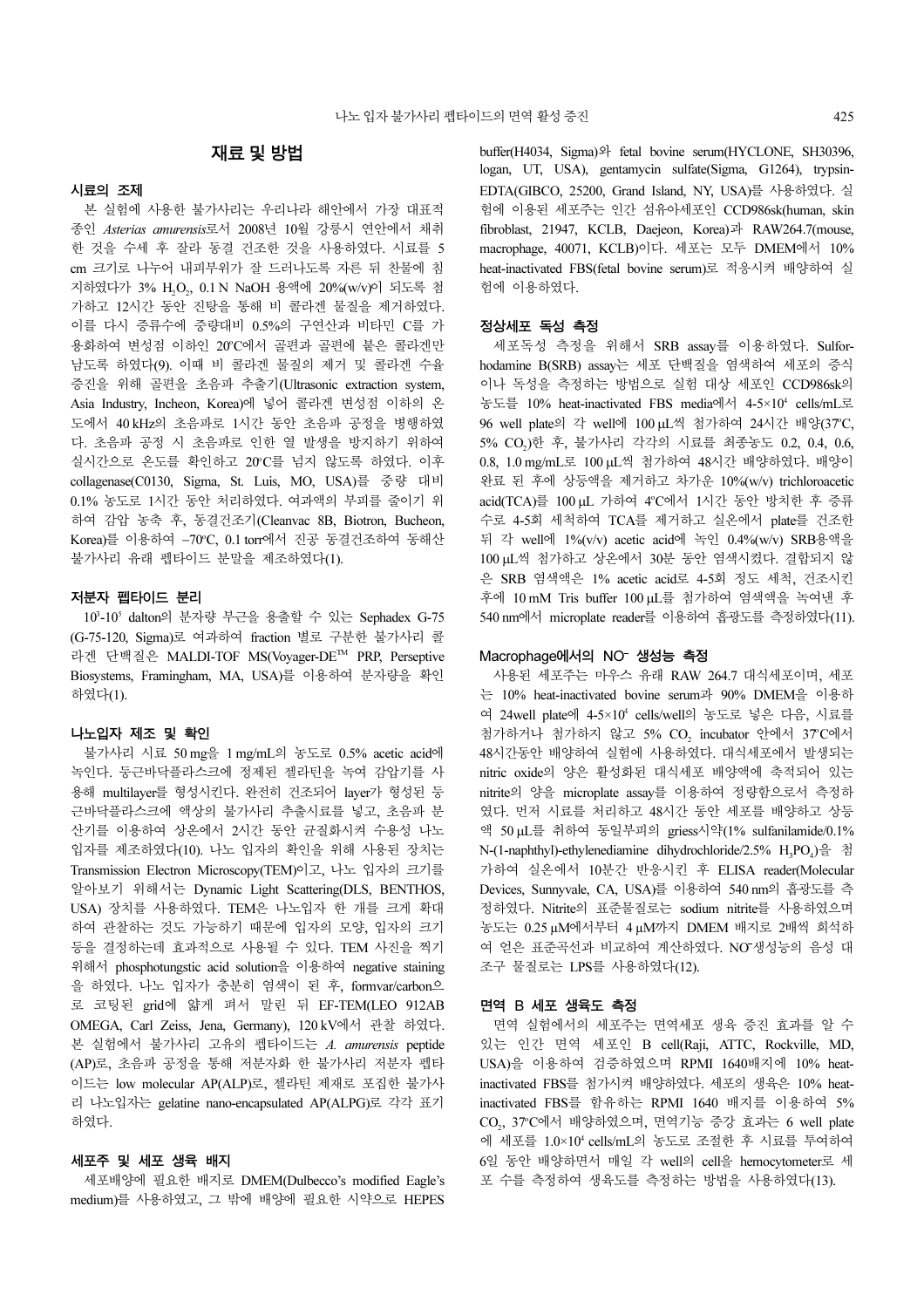#### PGE,를 이용한 UV 억제 활성 측정

PGE2 UV 조사는 cyclo-oxygenase-2(COX-2) enzyme의 양을 크게 변 화시켜 높은 수준의 Prostaglandin E<sub>2</sub>(PGE<sub>2</sub>) 발현량을 나타낸다.<br>이런 심용심생들은 SSP 886년 생들를 4866년 - 100년 10000 인간 섬유아세포인 CCD-986sk 세포를 10% heat-inactivated FBS 와 DMEM에 현탁하여 1×10<sup>6</sup> cells/mL로 조정한 뒤 37°C, 습도 5%의 CO2 incubator에서 24시간 <sup>배</sup>양하여 사용하였다. <sup>이</sup> <sup>현</sup>탁<sup>액</sup> 에 aspirin을 50 µM이 되도록 첨가하여 세포에 잔존하는 COX-2 효소의 활성을 비가역적으로 억제시켜 PGE<sub>2</sub> 양을 동일하게 조절<br>같습니 리오스크 렌프 힐링센터 신규를 *86 - 또 벤프 벨*인링 및 하였다. 다음으로 세포 현탁액과 시료를 96 well 세포 배양관 각 well에 20 µL씩 첨가하고 37°C, 습도 5% CO<sub>2</sub> 배양기에서 UV<br>CHA 2011 E 시오기나 UV (COVE) 등록 2시간 도시 고시기에 filter(35W)를 이용하여 UVA(6.3 J/cm<sup>2</sup> )를 2시간 동안 조사하였 다. 배양 후 세포를 well 바닥에 부착시키고, 부착된 세포를 phosphate buffered saline(PBS)으로 2회 세척한 후, 표면에 남아 있는 세포를 실험에 사용하였다. PGE<sub>2</sub> Express EIA Short kit를<br>Ale 기업 STL 한 PGE 한 같은 변한 단시 이 keta Ale 이 같은 방법 이용하였으며, 항 PGE<sub>2</sub> 항체가 부착되어 있는 plate의 각 well에<br>기술된 신호생님 링링 RSE 회수한 상층액과 함께 PGE2-acetylcholinesterase tracer<sup>를</sup> 넣어 <sup>상</sup> 온에서 18시간 배양하고, 각 well에 남아있는 용액을 말끔히 털 어낸 후, 0.05% tween 20-phosphate buffer solution으로 각 well 을 5회 세척하고 Ellman 시약 200 µL를 각 well에 넣은 후 7시 간 배양하여 405 nm에서 흡광도를 측정하였다. PGE<sub>2</sub> 를 표준품<br>승규 김갑신은 김신경신 김김성 신규를 당명히 백악에 발신 으로 검량선을 작성하여 각각의 시료를 처리한 배양액에서의  $PGE_2$  생성량을 구하였다(14).

#### Confocal microscope 측정

나노시료 첨가에 의한 면역세포 B cell(Raji)의 분포양상을 공 초점 레이저 주사 현미경(Confocal laser scanning microscopy)을 통해 관찰하였다. 나노입자 제조를 위해 초음파 분산을 시작할 때, fluorescein isothiocyanate(FITC)를 넣어줌으로써 fluorescence tagging 염색을 하였다. 1 mL의 면역 B세포 2×108 cells/mL을 CO농도 5%, 30°C의 incubator에서 배양한 후, FITC로 염색된 불가 사리 젤라틴 나노시료(1 mg/mL) 100 µL와 1시간 동안 반응시켰 다. 공초점 레이저 주사 현미경 LSM510 META NLO(Carl Zeiss GmbH, Jena, Germany)으로 세포들을 관찰하였다(15).

#### 통계처리

실험결과는 triplicate determinations에 의한 mean±SD로 표시했 으며, 각 평균치 간의 차이는 ANOVA test에 의해 α=0.05 수준 에서 유의성을 검증하였다.

### 결과및고찰

#### 분자량 측정

불가사리 저분자 펩타이드에 관한 연구는 기존의 불가사리가 우리나라 연안해수의 환경평가(16), 칼슘활용 기술 개발(17), 중 금속 제거(18) 등 환경적인 면에서 연구되어 온 것과 비교해 불



Fig. 1. Matrix-assisted laser desorption/ionization time of light mass spectrometry (MALDI-TOF MS) analyses of peptides isolated from A. amurensis. (a) Non-hydrolyzed collagen peptide of A. amurensis and (b) hydrolyzed collagen peptide of A. amurensis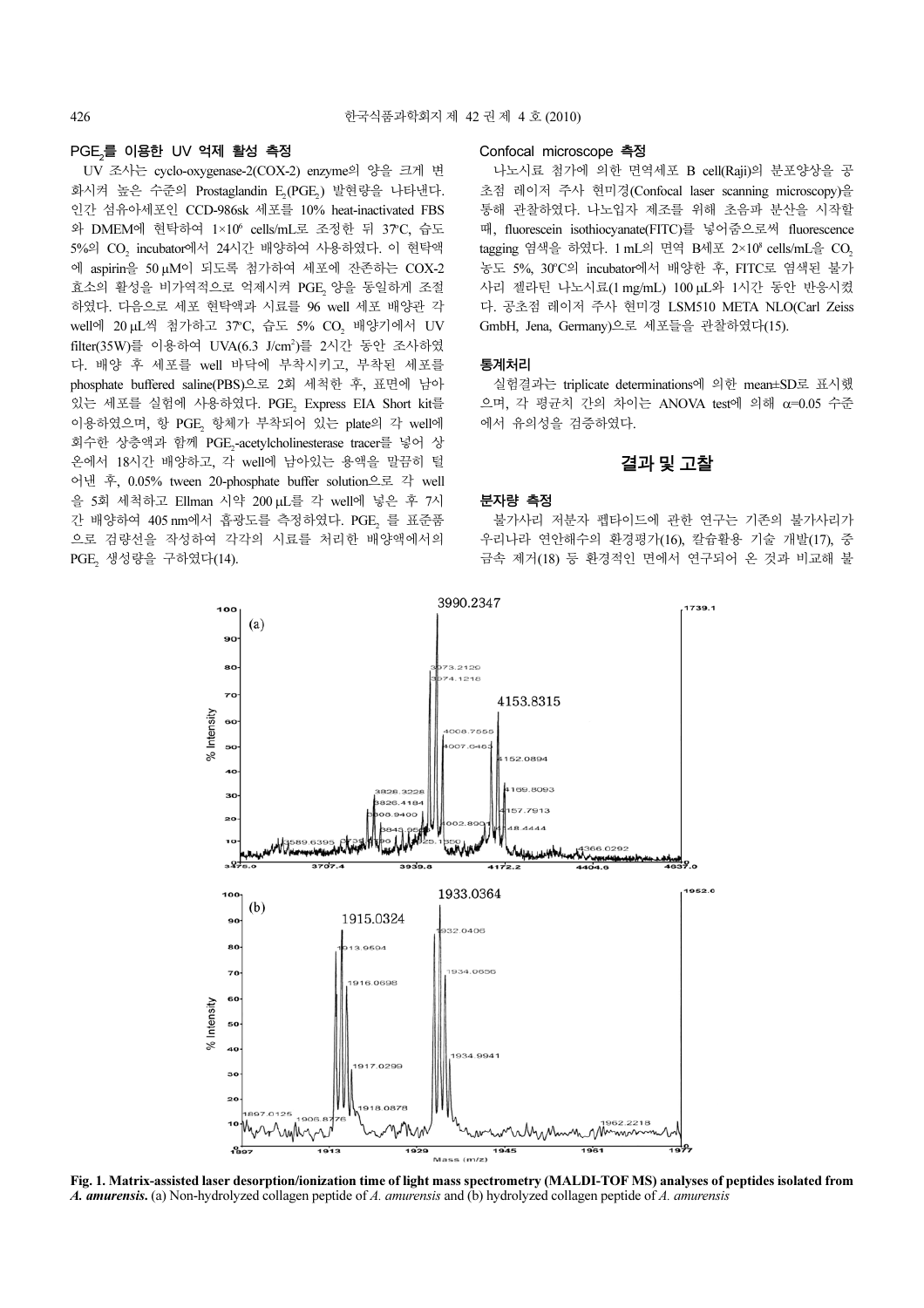

Fig. 2. TEM micrograph of nanoparticles from the A. amurensis peptide by the gelatine-encapsulation.

가사리의 향장 산업에서의 잠재적 부가 가치를 증진시킬 수 있 는 의미 있는 연구라고 할 수 있다. 본 연구에서는 Sephadex G-75를 이용하여 수득한 총 100개의 fraction 중에서 fraction No. 25-30을 선택하여 실험에 사용하였다. 선택된 불가사리 fraction은 기존 연구결과(3)에서 세포 독성이 가장 낮고 UVA 처리 시 주 름 발현 저해 효과가 가장 우수하게 나타난 범위의 fraction이며, 젤라틴으로 나노 입자화하여 면역 증진을 분석하기에 적합한 소 재라고 생각되어 선택하였다. MALDI-TOF를 이용한 불가사리 콜 라겐 펩타이드의 분자량 측정 결과는 Fig. 1에 나타내었다. Fig. 1의 (a)는 sephadex G-75로 분획한 fraction No. 25-30의 불가사리 콜라겐 펩타이드 고유의 분자량이고, (b)는 초음파 처리 후 중량 대비 0.1%의 collagenase를 1시간 동안 가하여 저분자화 한 불가 사리 콜라겐 펩타이드의 분자량이다. 3번의 반복측정을 통해 안 정적인 baseline을 가지는 peak를 얻었다. (a)의 분자량은 3990.23, 4153.83 m/z에서 주요 피크 분포를 보였고, (b)의 분자량은 1915.03, 1933.04 m/z에서 최대 피크를 보였다. 불가사리 콜라겐 펩타이드 를 저분자화 했을 때 평균 2,000 m/z의 분자량이 감소했다. 이는 2개의 폴리펩티드 사슬이 peptide 결합으로 상호 결합되어 감겨 있던 콜라겐형구조가 collagenase의 작용으로 풀어진 후 효소의 영향을 받아 가수 분해 되었기 때문으로 사료된다.

#### 나노입자의 확인

Fig. 2는 TEM으로 촬영한 젤라틴 구형 나노입자의 모습이다. 나노입자들은 negative staining에 의해 하얗게 보이는 구형으로 관찰되었다. 염색에 사용한 phosphotungstic acid는 수용성 부분 을 염색시킨다. 그러므로 지질이 포함되어 있는 나노 리포솜 바 깥부분은 염색이 되지 않아 하얗게 보인다. 제조된 나노입자는 수용성 추출물을 유상이 포집한 W/O 형태의 리포솜으로 구성 된다. 이를 DLS로 측정한 결과를 Fig. 3에 나타내었다. Fig. 3 과 같이 젤라틴으로 포집한 불가사리 저분자 펩타이드의 나노 입자 ALPG는 100-300 nm의 범위로 형성된 것을 알 수 있다. 본 논문에서는 나노 사이즈 시료의 세포 침투성 증진 효과를 가 지는 것을 중점적으로 연구한 것이기 때문에 나노입자의 크기 만을 측정하였으며, 불가사리 콜라겐 유래 펩타이드 나노입자의 DLS 측정치가 균일한 분포를 가짐으로써 안정성이 있다고 평 가할 수 있다. 평균 200 nm인 표피와 크기를 고려한다면 제조 된 나노입자는 생체에 효과적으로 흡수 가능한 제형이라고 생 각된다.



Fig. 3. Size distribution of nanoparticles with gelatine using dynamic light scattering (DLS).



Fig. 4. Cytotoxicity of the nano-encapsulated peptides isolated from A. amurensis. AP, A. amurensis peptide; ALP, low molecular AP; ALPG, gelatine nano-encapsulated AP. \*Significant differences between non-stimulated and stimulated samples at the 5% significance level. \*\*Significant differences between non-stimulated and stimulated samples at the 1% significance level.

#### 세포 독성 측정

Fig. 4는 인간 fibroblast에 AP, ALP와 동일하게 불가사리 펩타 이드로 제조한 젤라틴 나노입자 ALPG를 0.2-1.0 mg/mL까지 다 섯 가지 농도로 처리하고 48시간 동안 배양한 후, SRB 방법으로 측정한 세포독성이다. 결과에 나타낸 바와 같이 대부분의 시료가 농도 의존적으로 세포독성이 증가되는 양상을 나타냈으며, 최대 농도인 1.0 mg/mL에서 AP가 13.28%의 값을 나타내며 가장 높은 세포독성을 보였다. 반면 ALPG는 1.0 mg/mL의 농도에서 11.64% 의 값을 나타내며 불가사리 콜라겐 유래 저분자 펩타이드의 세 포독성보다 1.64%나 더 낮은 세포독성을 보였다(1). 이 값은 세 포수준에서 콜라겐이 전혀 독성을 나타내지 않는 것으로 해석할 수 있으며 기존의 오징어 콜라겐의 세포독성 실험과 비교해, 콜 라겐이 생체와 반응했을 때 면역학적으로 부작용이 적다는 것을 뒷받침하는 결과이다(19). 이처럼 불가사리 유래 저분자 펩타이 드 시료 모두가 최고 농도인 1.0 mg/mL의 농도에서 10% 내외의 세포독성을 나타냄에 따라 불가사리 유래 펩타이드와 펩타이드 의 젤라틴 나노입자화가 세포 수준에서 유의할만한 세포독성을 나타내지 않음을 확인하였다(20).

 $\mathbf{r}$ <mark>- <mark>생성능 측정</mark><br>H식세포를 이용<br>|었다. 대식세포</mark> 대식세포를 이용하여 NO− 생성능을 확인한 결과를 Fig. 5에 나<br>내었다. 대식세포의 NOS(nitric oxide synthase)는 항상 존재하는<br>-타내었다. 대식세포의 NOS(nitric oxide synthase)는 항상 존재하는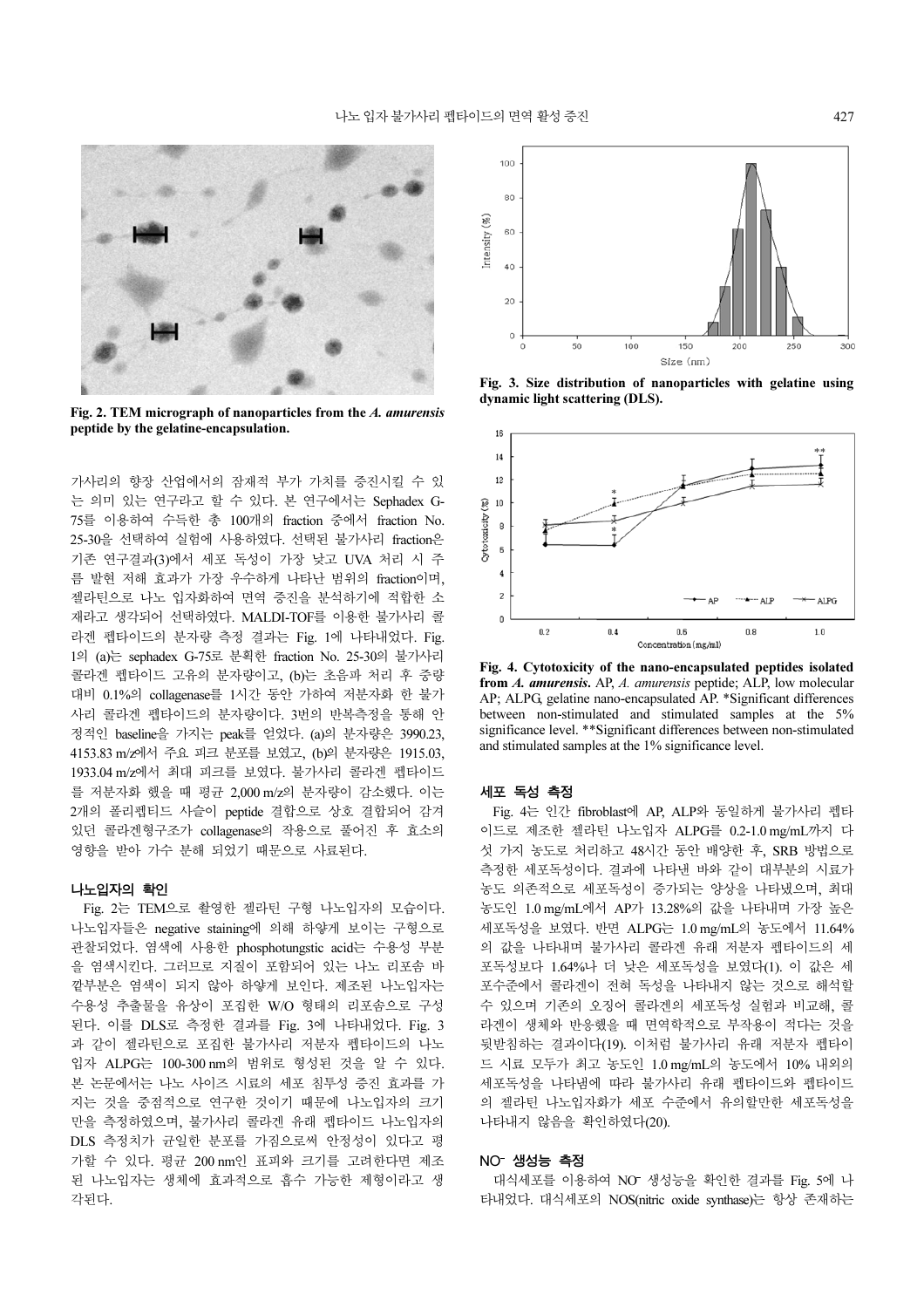

Fig. 5. Stimulation of nitric oxide production by adding the extracts from A. amurensis. AP, A. amurensis peptide; ALP, low molecular AP; ALPG, gelatine nano-encapsulated AP. \*Significant differences between non-stimulated and stimulated samples at the 5% significance level. \*\*Significant differences between nonstimulated and stimulated samples at the 1% significance level.

것이 아니라 TNF-α와 같은 여러 가지 cytokine과 lipopolysaccharide (LPS, derived from E. coli)와 같은 세균 내 독소의 영향을 받아 NOS 유전자의 발현이 유도되기 때문에 이번 실험에서는 시료를 LPS와 같이 투여하여 NO의 생성능을 확인하였다. 결과에서 알 − 수 있듯 LPS와 RAW 264.7 세포주에 시료를 처리하여 배양한 후 배양액 중에 NO 농도를 측정한 결과 아무처리도 하지 않은 대 − 농도를 측정한 결과 아무처리도 하지 않은 대<br>때 각 시료의 NO<sup>-</sup> 생산량에는 큰 변화를 관찰<br>시료처리 후 높은 생성능을 확인하였다. 모든 추 조군과 비교했을 때 각 시료의 NO− 생산량에는 큰 변화를 관찰<br>할 수 없었으나, 시료처리 후 높은 생성능을 확인하였다. 모든 추<br>출물에서 높은 NO− 생성율이 보여지고 있으며 특히 ALPG에서 할 수 없었으나, 시료처리 후 높은 생성능을 확인하였다. 모든 추 출물에서 높은 NO<sup>-</sup> 생성율이 보여지고 있으며 특히 ALPG에서 − 생성율이 보여지고 있으며 특히 ALPG에서<br>− 보여 주었다. 불가사리 콜라겐 유래 펩타이<br><mark>+노입자화 했을 때 나노입자화하지 않은 경</mark>우 가장 높은 40 µM을 보여 주었다. 불가사리 콜라겐 유래 펩타이 드를 젤라틴으로 나노입자화 했을 때 나노입자화하지 않은 경우 보다 높은 NO<sup>-</sup> 생성율이 나타났으며 이는 나노 입자화를 통해 보다 높은 NO<sup>−</sup> 생성율이 나타났으며 이는 나노 입자화를 통해<br>불가사리 유래 면역생리 활성성분이 대식세포의 활성을 높인 것<br>으로 생각된다. 또한 저온 추출의 경우 나노 입자 제조 공정이 불가사리 유래 면역생리 활성성분이 대식세포의 활성을 높인 것 병행된다면 일반의 추출공정보다 추가적인 면역 활성의 증진가 능성이 있다고 사료된다. Nitric oxide의 분비량은 곧 면역 물질 의 분비량이므로, 불가사리 나노 입자 첨가군에서 NO의 농도가 −<br>−<br>−<br>− 높게 나타남은 염증을 억제시키는 물질이 세포에서 효과적으로 작용함을 의미한다. 체내 염증을 억제시키는 물질이 세포 수준에 서 효과적으로 작용하게 되어, 이후 실시한 PGE2의 발현 또한 농 도 의존적으로 낮게 나타났다.

#### 시료첨가에 따른 B 세포 생육도 측정

Fig. 6은 인간의 면역체계와 항암에 중요한 역할을 하는 B cell 에 대하여 불가사리 시료 첨가를 통해 생세포 생육도를 측정한 것이다. 시료 첨가 6일째에 나노 입자 시료가 보통 저분자 시료 에 비해 평균 1.0×10<sup>4</sup> cells/mL 높은 13.54×10<sup>4</sup> cells/mL로 나타났 다. 따라서 불가사리에는 면역세포의 생육을 증진 시키는 성분이 함유되어 있으며 콜라겐 펩타이드 상태에서는 비교적 낮은 생육 을 보이지만 나노 제조 공정이 병행되면서 세포내의 침투가 용 이해져 생육촉진을 높이는 것을 확인할 수 있었다. 따라서 세포 내 투과 경로의 이점으로 인해 면역 세포 생육촉진이 가능해지 는 것으로 사료된다. 불가사리 펩타이드 나노입자의 면역 증진 정도는 기존의 열수추출물에 비해 10% 이상 면역세포 생육 활 성을 나타내는 것으로 알려진 병풀 나노입자의 기존 연구 결과 와 비교해서 생육증진을 뚜렷이 확인할 수 있다(21).



Fig. 6. B cell growth by adding 0.5 mg/mL of A. amurensis. AP, A. amurensis peptide; ALP, low molecular AP; ALPG, gelatine nanoencapsulated AP. \*Significant differences between non-stimulated and stimulated samples at the 5% significance level. \*\*Significant differences between non-stimulated and stimulated samples at the 1% significance level.

#### PGE.를 이용한 UV 억제 활성

. -\_\_\_\_ .\_\_\_ ... ... <u>-</u>\_<br>UV를 이용하여 인간 fibroblast인 CCD-986sk를 자극함으로써 염증과 관련이 있는 PGE<sub>2</sub>의 생성량을 측정한 결과는 Fig. 7의(A) 2 와(B)에 나타내었다. Fig. 7의(A)는 UV를 조사하지 않은 세포에 서의 PGE2의 발현도를 나타낸 것으로, 나노 시료 첨가를 통한 e<br>PGE<sub>2</sub>의 생성량은 보통 추출물 군에 비해 낮게 나타났으며 농도 2 의존적으로 감소하는 경향을 보여 1.0 mg/mL의 농도에서 ALPG 가 410 pg/mL로 가장 낮은 PGE<sub>2</sub> 생성량을 나타내었다. 이는 나 노입자화 하기 전의 불가사리 콜라겐 유래 펩타이드의 PGE<sub>2</sub> 생<br>신라인 550 년 5명 방문행은 웹 임리민 임부 승립법고 참 승 성량인 553 pg/mL과 비교했을 때 의미가 있는 수치라고 할 수 있다(1). 또한 열매 복분자의 PGE<sub>2</sub> 생성량 510 pg/mL과 비교했을 때도 불가사리 저분자 나노입자가 탁월한 항염증 효과를 가지고 있다고 할 수 있다(22). Fig. 7의 (B)는 UV를 조사한 세포에서의 PGE<sup>2</sup> 생성량을 나타<sup>낸</sup> 것으로, UV 비조사 조건에서와 마찬가지 로 전반적으로 나노 시료 첨가를 통해 PGE<sub>2</sub>의 생성량이 10% 이 2 상 감소하였으며, 농도 의존적으로 낮아지는 경향을 나타내었다. 또한 UV 비조사 조건에서와 마찬가지로 1.0 mg/mL의 농도에서 ALPG가 860 pg/mL로 가장 낮은 PGE<sub>2</sub> 값을 나타내며 다른 농도<br>- 시시드 유의감으로 나오 승규를 나타내었던 분단시간 클라맨 유 에서도 유의적으로 낮은 수치를 나타내었다. 불가사리 콜라겐 유 래 펩타이드를 젤라틴으로 나노입자화 함으로써 10-30%의 PGE.<br>생성을 낮춘 것은 불가사리가 가지고 있는 천연 면역 활성 증진 물질에 의한 효과라고 결론을 내릴 수 있다.

#### Confocal microscope 측정

Fig. 8은 confocal 현미경을 이용해 찍은 면역세포(Raji)의 사진 으로서, 나타난 면역세포에서 불가사리 콜라겐 유래 펩타이드 나 노 입자의 침투효과를 확인할 수 있다. 둥근 형태의 면역 B 세포 가 형광으로 염색한 나노 시료 처리 1시간 후 나노 시료의 침투 로 세포 내의 전반적인 변화가 생겼음을 확인하였다. 따라서 제조 한 나노 시료의 경우 입자의 크기가 50-200 nm로 분산됨에 따라 세포의 침투의 용이성이 일반 불가사리 펩타이드에 비해 뛰어난 것을 확인 할 수 있다. 100 nm 이하의 소수성 표면을 갖는 리포 솜은 추출물의 분자성 약물의 운반을 용이하게 하여 세포에 대한 친화성이 증가하게 된다. 불가사리와 같은 수용성 성분을 젤라틴 과 같은 소재로 포집시킴으로써 인지질로 구성된 인체의 내피세 포에 대해 수용성 물질의 세포내 침투 효율 향상시킬 수 있다.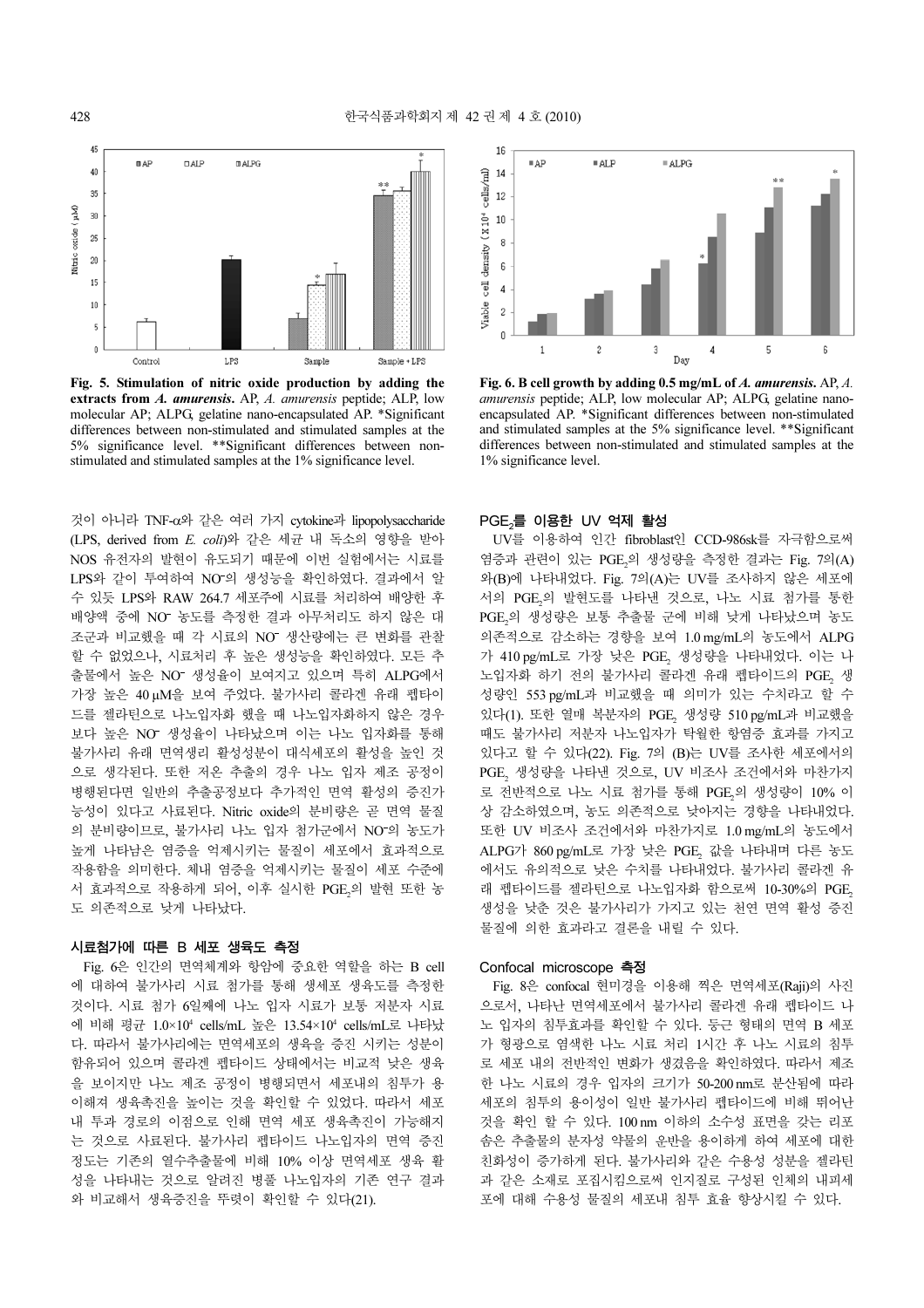

Fig. 7. Effect of nano-encapsulated  $A$ . amurensis on PGE<sub>2</sub> secretion of human fibroblast CCD-986sk by (a) Non-UV irradiation and (b) UV radiation. AP, A. amurensis peptide; ALP, low molecular AP; ALPG, gelatine nano-encapsulated AP. \*Significant differences between non-stimulated and stimulated samples at the 5% significance level. \*\*Significant differences between non-stimulated and stimulated samples at the 1% significance level.



Fig. 8. Confocal microscope photographs of immune B cell (Raji) after 1 hr of growth in media containing nanoparticle of A. amurensis.

## 요 약

본 연구는 기존의 불가사리 콜라겐 유래 펩타이드, 저분자화 된 펩타이드, 저분자화 된 펩타이드의 젤라틴 나노입자의 비교를 통해 면역 활성의 증진을 확인하였다. 불가사리 펩타이드는 Sephadex G-75 gel 크로마토그래피 분리를 통해 5-7 kDa 범위의 분자량 범위의 시료를 얻었고, MALDI-TOF MS 분석에 의해 펩 타이드의 정확한 분자량을 측정하였다. 0.1% collagenase를 처리 한 펩타이드의 분자량은 기존의 불가사리 콜라겐 유래 펩타이드 에 비해 약 2,000 m/z까지 분자량이 감소되는 효과를 보였다. 이 는 2개의 폴리펩티드결합으로 상호 결합되어 감겨있던 콜라겐형 구조가 collagenase의 작용으로 풀어진 후 효소의 영향을 받아 가 수분해되었기 때문인 것으로 사료된다. 이후 20°C에서 젤라틴으 로 시료를 나노입자화 하여 TEM 및 DLS로 분포와 크기를 각각 확인하였다. 이후 인간섬유아세포에 대한 세포독성 측정 결과, 나 노입자화 한 ALPG가 최고 농도인 1.0 mg/mL의 농도에서 11.64%

로 가장 낮게 나타났다. 각 시료의 면역물질의 분비 정도를 확인 하기 위해 macrophage에서의 NO<sup>-</sup> 분비를 측정하였는데 역시 나 − 분비를 측정하였는데 역시 나<br>가장 높은 NO<sup>−</sup> 생성량을 보였<br>저분자 추출물과 비교해 B cell 노 입자화 한 ALPG가 40μM로 가장 높은 NO− 생성량을 보였<br>다. 또한 불가사리 나노 시료가 저분자 추출물과 비교해 B cell<br>생육도를 10% 이상 항상시켰다. UV 자극에 의해 형성되는 염증 다. 또한 불가사리 나노 시료가 저분자 추출물과 비교해 B cell 생육도를 10% 이상 향상시켰다. UV 자극에 의해 형성되는 염증 물질로 잘 알려진 prostaglandin의 생성을 정량하기 위해 PGE<sub>2</sub> 방<br>31.0 : 1.0 기업 : 31.0 이 글 - 31.7 그도 그렇게 보도 없죠라 법을 이용하였는데, 나노입자를 가해준 모든 군에서 농도 의존적 으로 PGE<sub>2</sub>의 생성이 감소하였고 역시 ALPG가 860 pg/mL로<br>PSE 를 리핀 같은 ktd - "WARPS alpha alpha alpha alpha PGE를 가장 적은 농도로 생성하였다. 마지막으로 confocal 현미 2 경을 이용해 인간 면역 세포에 나노입자가 얼마나 효과적으로 침 투하는지를 관찰하였는데 나노 시료의 경우 입자의 크기가 50- 200 nm로 분산됨에 따라 일반 불가사리 펩타이드에 비해 세포 침 투의 용이성이 크게 증진되는 것을 확인하였다.

## 감사의글

본 연구는 해양수산부 수산특정연구개발사업(과제번호: 2007017) 의 연구비 지원에 의하여 수행된 연구결과이며, 지원에 감사드립 니다.

## 문 헌

- 1. Jeong HS, Kwon MC, Han JG, Ha JH, Jin L, Kim JC, Kwak HG, Hwang BY, Lee HY. Enhancement of skin immune activation effect of collagen peptides isolated from Asterias amurensis. Korean J. Food Sci. Technol. 40: 522-527 (2008)
- 2. Park HY, Lim CW, Kim YK, Choi TJ, Yoon HD, Lee KJ, Seo YK, Kim JY, Park KE. Effects of supplemental Asterias amurensis extract in the experimental diets on growth, blood chemistry, and superoxide production of kidney phagocytes of Sebastes sehlegeli. J. Korean Soc. Appl. Biol. Chem. 50: 362-366 (2007)
- 3. Cheong HS. Antioxidant Effect of histidine containing low molecular weight peptide isolated from skipjack boiled extract. Korean J. Food Cookery Sci. 23: 221-226 (2007)
- 4. Kwon MC, Kim CH, Kim HS, Syed AQ, Hwang BY, Lee HY. Anti-wrinkle activity of low molecular weight peptides derived from the collagen isolated from Asterias amurensis. Korean J. Food Sci. Technol. 39: 625-629 (2007)
- 5. Gilchrest BA. Skin aging and photoaging. J. Am. Acad. Dermatol. 21: 610-613 (1989)
- 6. Rhaese S, Vonbriesen H, Rubsamen-Waigmann H, Kreuter J, Langer K. Human serum albumin-polyethylenimine nanoparticles for gene delivery. J. Control. Release 92: 199-208 (2003)
- 7. Jochen W, Paul T, Julian M. Functional materials in food nanotechnology. J. Food Sci. 71: 107-116 (2006)
- 8. Kim YB, Shim SB. Study on characteristics and stability of nanoliposomes prepared by phospholipid classes. J. Korean Soc. Cosm. 14: 696-707 (2008)
- 9. Park HY. Development of industrialization technology with starfish. Food Ind. Nutr. 8: 18-22 (2003)
- 10. Kang KC, Lee CI, Pyo HB, Jeong NH. Preparation and characterization of nano-liposomes using phosphatidylcholine. J. Ind. Eng. Chem. 11: 847-851 (2005)
- 11. Dol R, Peto R. The causes of cancer; quantitative estimates of avoidable risks of cancer in the Unitede States today. J. Natl. Cancer I. 66: 1192-1308 (1981)
- 12. Petra Z, Jan M, Barbora P, Hana K, Frantisek K, Martin F. Quantitative nitric oxide production by rat, bovine, and porcine macrophages. Nitric Oxide 19: 36-41 (2008)
- 13. Lee SH, Lee HS, Park YS, Hwang B, Kim JH, Lee HY. Screening of immune activation activities in the leaves of Dendropanax morbifera lev. Korean J. Med. Crop Sci. 10: 109-115 (2002)
- 14. Park JH, Oh SM, Lim SS, Lee YS, Shin HK, Oh YS, Choe NH, Yoon Park JH, Kim JK. Induction of heme oxygenase-1 mediates the anti-inflammatory effects of the ethanol extract of Rubus